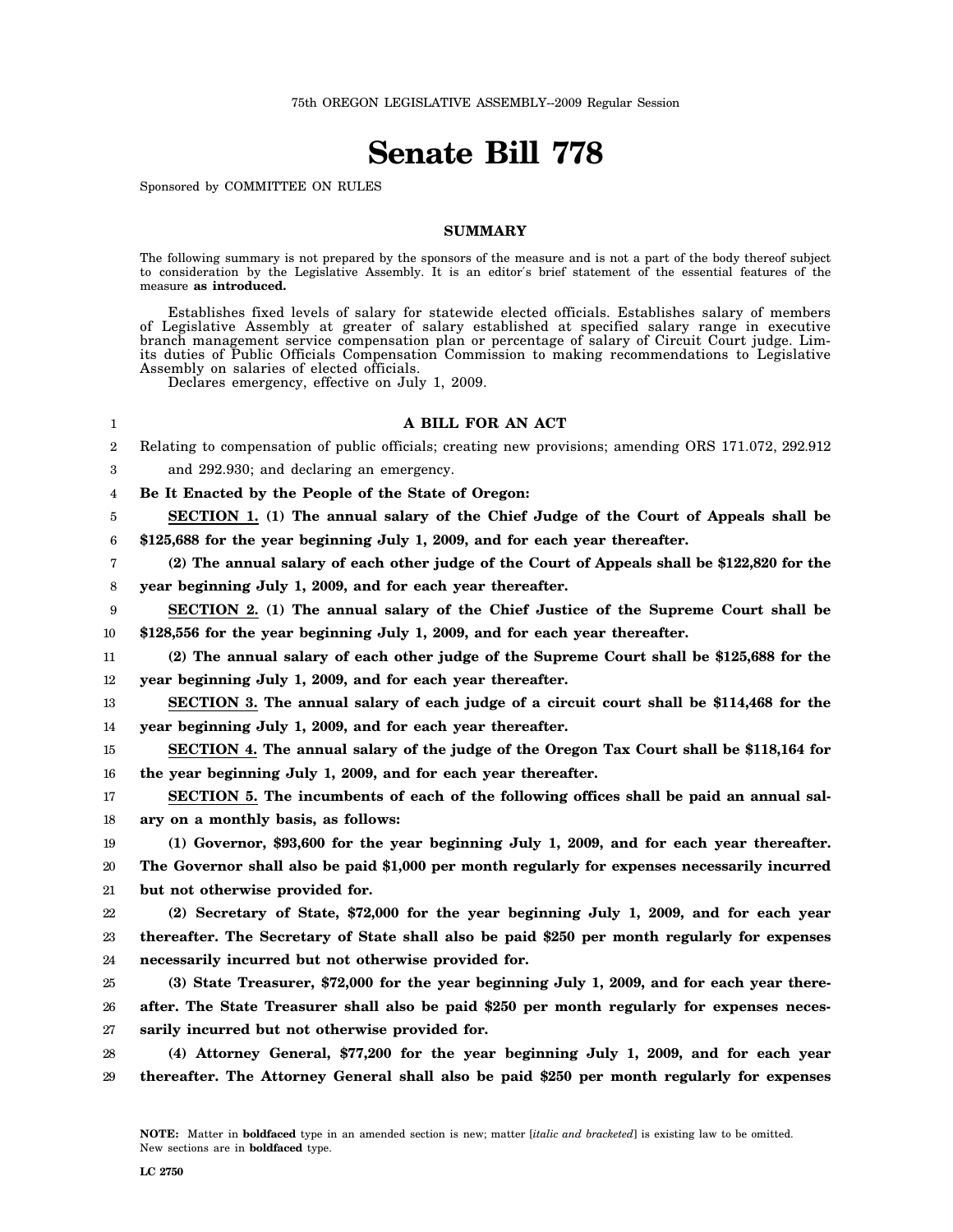- SB 778
- 1 **necessarily incurred but not otherwise provided for.**

2 3 4 **(5) Superintendent of Public Instruction, \$72,000 for the year beginning July 1, 2009, and for each year thereafter. The superintendent shall also be paid \$250 per month regularly for expenses necessarily incurred but not otherwise provided for.**

5 6 7 **(6) Commissioner of the Bureau of Labor and Industries, \$72,000 for the year beginning July 1, 2009, and for each year thereafter. The commissioner shall also be paid \$250 per month regularly for expenses necessarily incurred but not otherwise provided for.**

8 9 **SECTION 6.** ORS 171.072, as amended by section 5b, chapter 912, Oregon Laws 2007, is amended to read:

10 11 171.072. (1) A member of the Legislative Assembly shall receive for services an annual salary [*established as provided in ORS 292.907 to 292.930.*] **of the greater of:**

12 13 **(a) One step below the maximum of Salary Range 1 in the Management Service Compensation Plan in the executive department as defined in ORS 174.112; or**

14

## **(b) Seventeen percent of the salary of a Circuit Court Judge.**

15 16 17 (2)[*(a)*] The President of the Senate and the Speaker of the House of Representatives each shall receive for services, as additional salary, an amount equal to the salary allowed each of them as a member under subsection (1) of this section.

18 19 20 [*(b) The Majority Leader and Minority Leader of the Senate and the Majority Leader and Minority Leader of the House of Representatives each shall receive for services, as additional salary, an amount determined as provided in ORS 292.907 to 292.930.*]

21 22 23 24 25 (3) A member of the Legislative Assembly shall receive, as an allowance for expenses not otherwise provided for, a per diem determined as provided in subsection (9) of this section for each day within the period that the Legislative Assembly is in session, to be paid with the salary provided for in subsection (1) of this section. Pursuant to procedures determined by the Legislative Administration Committee, a member may draw from an accrued allowance.

26 27 28 29 30 31 32 33 34 (4) A member of the Legislative Assembly shall receive, as an allowance for expenses incurred in the performance of official duties during periods when the legislature is not in session, \$400 for each calendar month or part of a calendar month during those periods, to be paid monthly, and subject to approval of the President of the Senate or Speaker of the House of Representatives, mileage expenses and a per diem determined as provided in subsection (9) of this section for each day a member is engaged in the business of legislative interim and statutory committees, including advisory committees and subcommittees of advisory committees, and task forces and for each day a member serves on interstate bodies, advisory committees and other entities on which the member serves ex officio, whether or not the entity is a legislative one.

35 36 37 38 (5) In addition to the mileage and per diem expense payments provided by this section, a member of the Legislative Assembly may receive reimbursement for actual and necessary expenses, subject to approval by the President of the Senate or Speaker of the House of Representatives, for legislative business outside of the state.

39 40 41 42 (6) The President of the Senate and the Speaker of the House of Representatives may delegate to the chairpersons of interim and statutory committees and task forces the approval authority granted to the President and the Speaker by subsection (4) of this section, with respect to expenses incurred in attending any meeting of a particular committee or task force.

43 44 45 (7) Amounts received under subsections (3) to (5) of this section are excluded from gross income and expenditures of the amounts are excluded in computing deductions for purposes of ORS chapter 316. If there is attached to the personal income return a schedule of all ordinary and necessary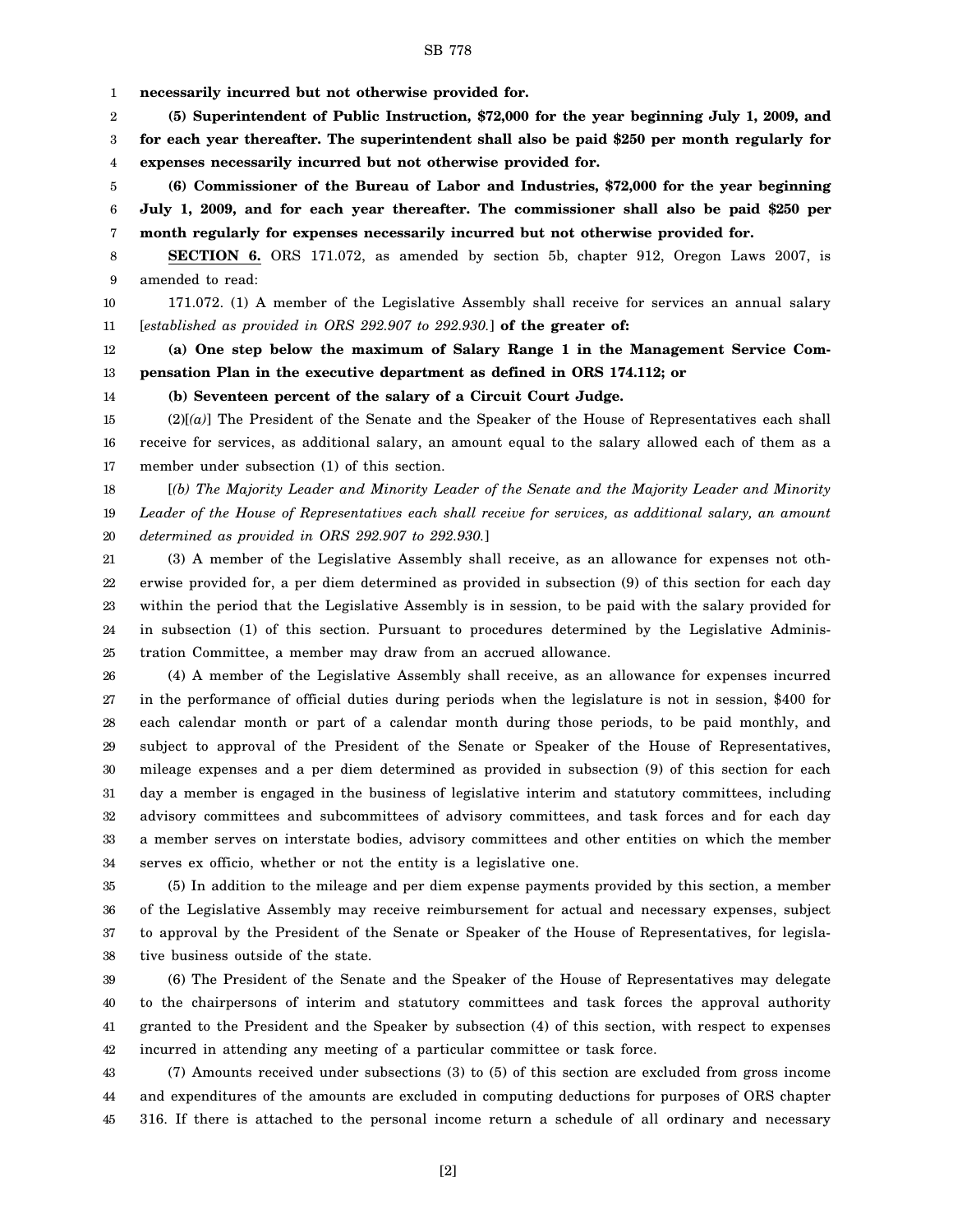SB 778

business expenses paid during the tax year as a member of the Legislative Assembly, a deduction

2 3 may be claimed on the return for legislative expenses paid in excess of the amounts received under subsections (3) to (5) of this section. Expenses of members of the Legislative Assembly who are re-

4 imbursed by the state for actual expenses for meals and lodging associated with state travel for the

5 same period during which a legislator receives per diem are subject to state income tax.

6 7 8 9 10 11 (8) For periods when the Legislative Assembly is not in session, the Legislative Administration Committee shall provide for a telephone and an expense allowance for members of the Legislative Assembly that is in addition to the amount allowed under subsection (4) of this section. In determining the amount of allowance for members, the committee shall consider the geographic area of the member′s district. The additional allowance shall reflect travel expenses necessary to communicate in districts of varying sizes.

12 13 14 (9) The per diem allowance referred to in subsections (3) and (4) of this section shall be the amount fixed for per diem allowance that is authorized by the United States Internal Revenue Service to be excluded from gross income without itemization.

15 **SECTION 7.** ORS 292.912 is amended to read:

16 17 18 19 292.912. (1) The Public Officials Compensation Commission shall review and make recommendations **to the Legislative Assembly regarding** [*as to*] the amount of the annual salary to be paid to each elective officer subject to ORS 292.907 to 292.930 and [*to each member*] **all compensation of members** of the Legislative Assembly for the succeeding biennium.

20 (2) The commission shall establish the salary recommendations based upon the following criteria:

21 (a) Comparable positions in neighboring states.

22 (b) The qualifications and skills necessary for each office.

23 (c) The level of responsibility implicit in each office.

24 (d) The cost of living.

1

25 (e) The total compensation of the positions, including benefits other than salary.

26 (f) Budget limitations.

27 28 (g) Any other factors the commission may consider to be reasonable, appropriate and in the public interest.

29 30 31 32 33 34 [*(3) The commission shall meet on or before September 1 of each even-numbered year to review and establish the salary recommendations. The commission may meet at other times as the commission determines necessary to carry out its duties. On or before November 10 of each even-numbered year, the commission shall complete a report that lists the salaries recommended by the commission and send the report to the Governor, the President of the Senate, the Speaker of the House of Representatives and the Chief Justice of the Supreme Court.*]

35 36 37 38 **(3) The commission shall cause to have prepared legislative measures that would implement the commission**′**s recommendations on salaries of officers subject to ORS 292.907 to 292.930 and all compensation of members of the Legislative Assembly for the succeeding biennium.**

39 40 41 [*(4) The Governor shall include the recommended salaries in the budget report prepared as required by ORS 291.216, and the Legislative Assembly shall consider the salary recommendations in preparing a budget for the state.*]

42 **SECTION 8.** ORS 292.930 is amended to read:

43 44 292.930. Each of the following elective officers shall be paid an annual salary on a monthly basis **as determined by the Legislative Assembly each biennium**:

45 (1) Governor.